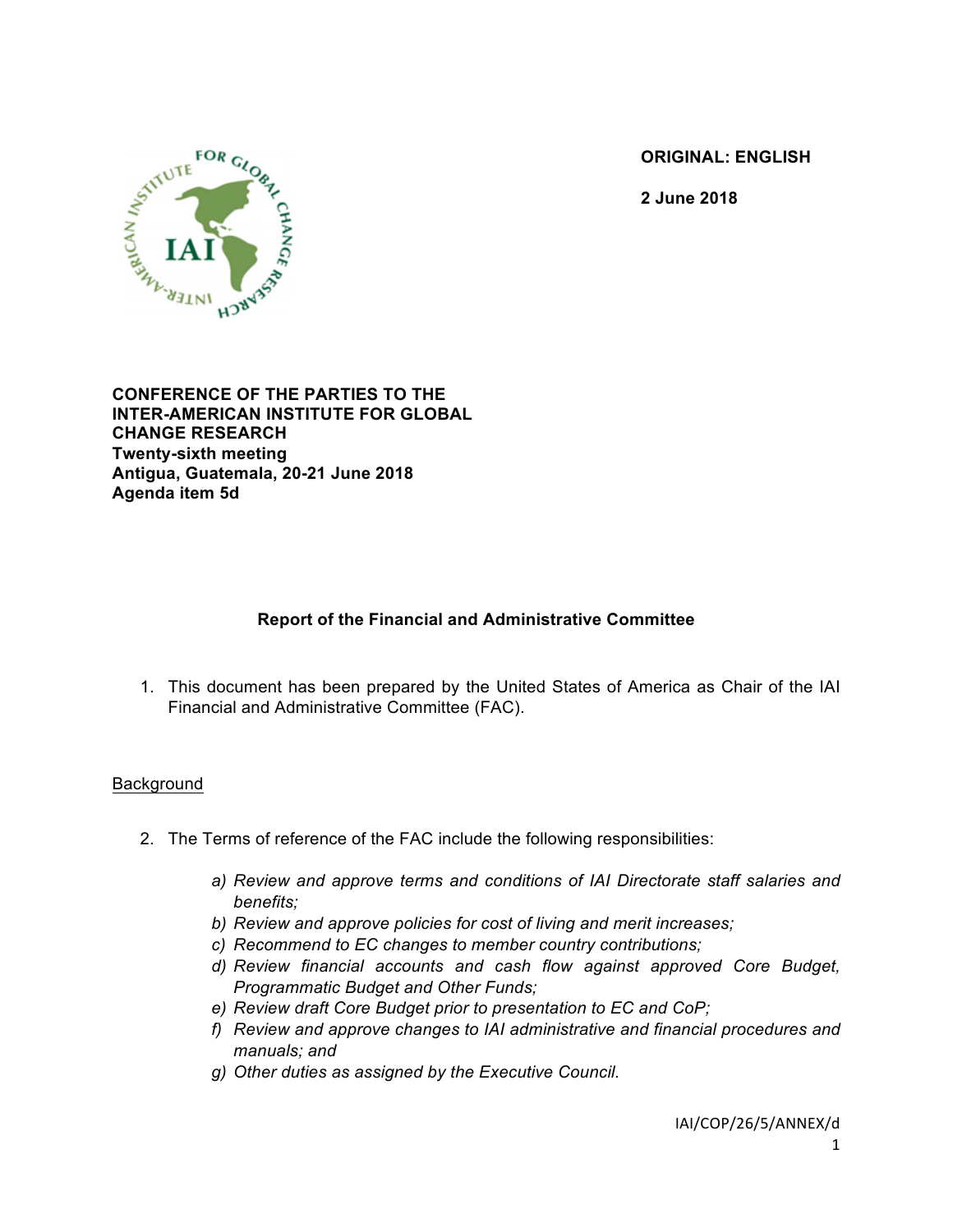### *Report of the Financial and Administrative Committee*

- 3. In light of the above, the *Report of the FAC*, which is attached as an annex to this document, provides information on administrative and financial matters related to the IAI, its Directorate and activities.
- 4. The IAI Executive Council, at its 45th meeting, will take note of the *Report of the FAC* during its review and decisions on financial and administrative issues of the IAI.

### Recommendation

5. The Conference of the Parties is invited to take note of this report.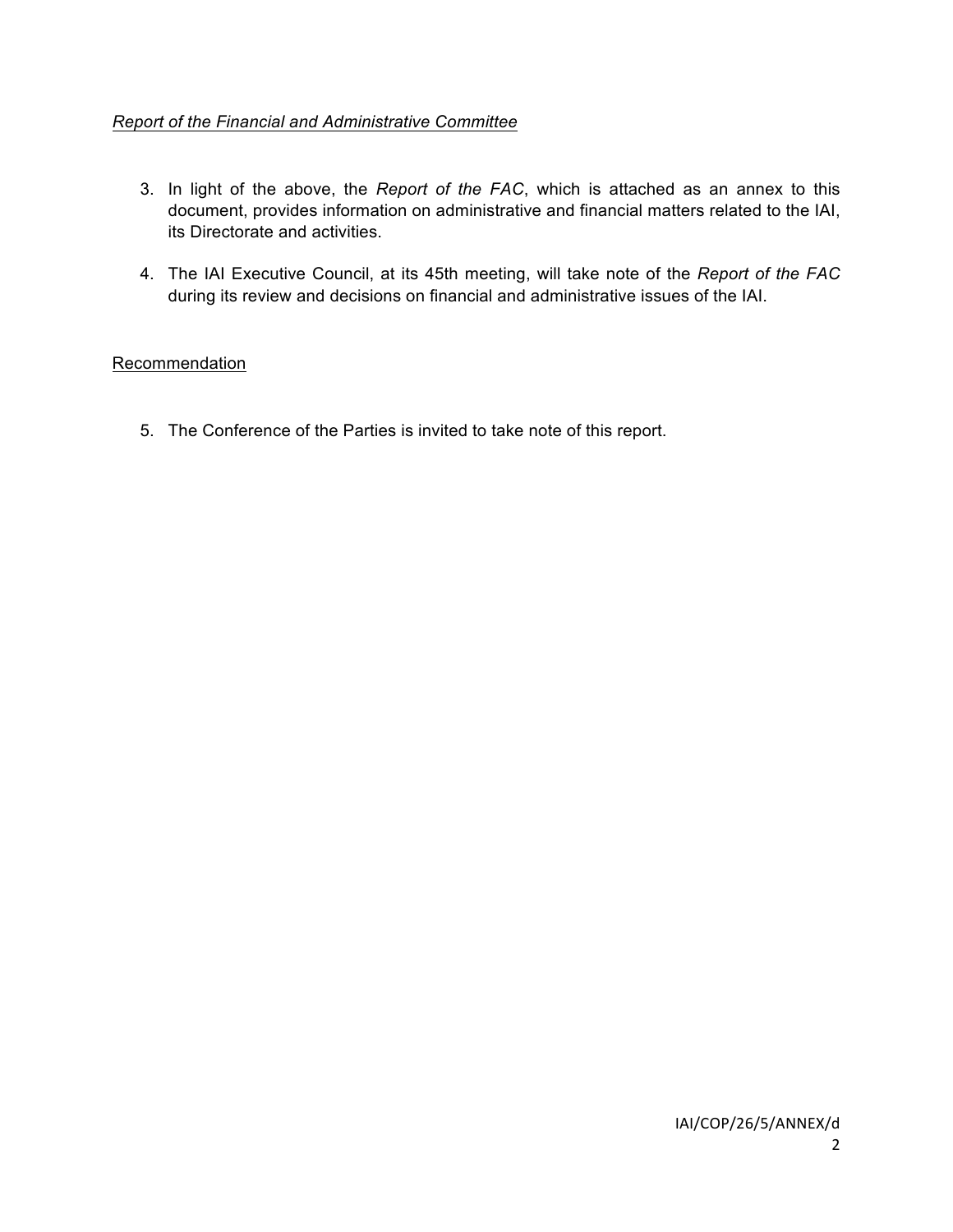#### Annex

### **Report of the Financial and Administrative Ad Hoc Committee**

Review of IAI 2018-2019 Core Budget Request

The Financial and Administrative Committee (FAC) operates as a committee of the Executive Council, providing advice to the IAI and EC on administrative and financial matters. Open to all member countries, the FAC presently is composed of an individual from the United States. The FAC received and has reviewed the IAI's core budget request for the coming fiscal year, and recommends that the Executive Council forward it to the Council of the Parties for approval.

#### **Budget**

The FAC found the budget request to be responsive to the evolving nature of IAI operations, and the proposed expenses reasonable and appropriate. The budget proposes no increase in country contributions for the coming year with expenses roughly steady at about \$1,400,000. The FAC is supportive of IAI's proposal to move toward use of the United Nations pay scale, but notes that in the present budget environment this may not be possible. Dialog on options for implementation is continuing.

## **Audit Report**

The Auditors' report covering fiscal year 2016-17 gave an unqualified opinion that the IAI's financial statement presented fairly in all material respects the financial position of the IAI. Staff are commended for again receiving an unqualified audit opinion.

## **Country Contributions**

As an international organization, the IAI relies on the voluntary contributions of its members to support day-to-day operations and oversee research activities. IAI staff will present more information on the status of contributions and arrears.

## **FAC Charter**

The FAC is a subcommittee of the Executive Council. Membership on the FAC is established by country instead of by individual, and all countries are invited to participate. Typical duties include reviewing budget documents, audit reports, and working with the IAI on administrative matters such as refining procedures and operating manuals, thus individuals with a financial and management background are most frequently identified to participate. Most FAC business is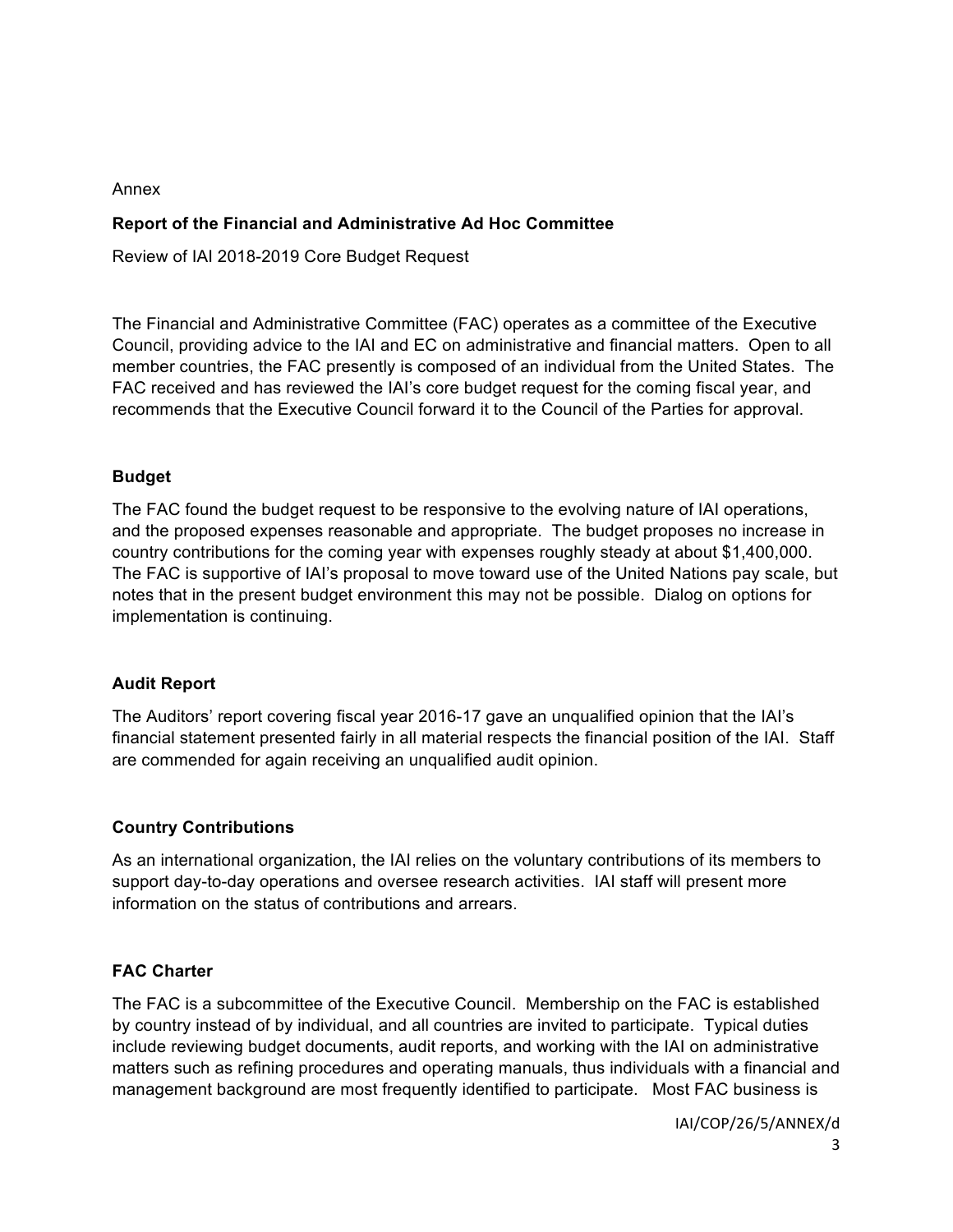conducted via e-mail and telephone although in person meetings are sometimes held; in the case of in person meetings, each country is expected to accommodate the cost of attendance.

The current FAC charter expires at the conclusion of the first Executive Council meeting in 2018. A proposed renewal charter is attached.

William Smith, FAC Chair